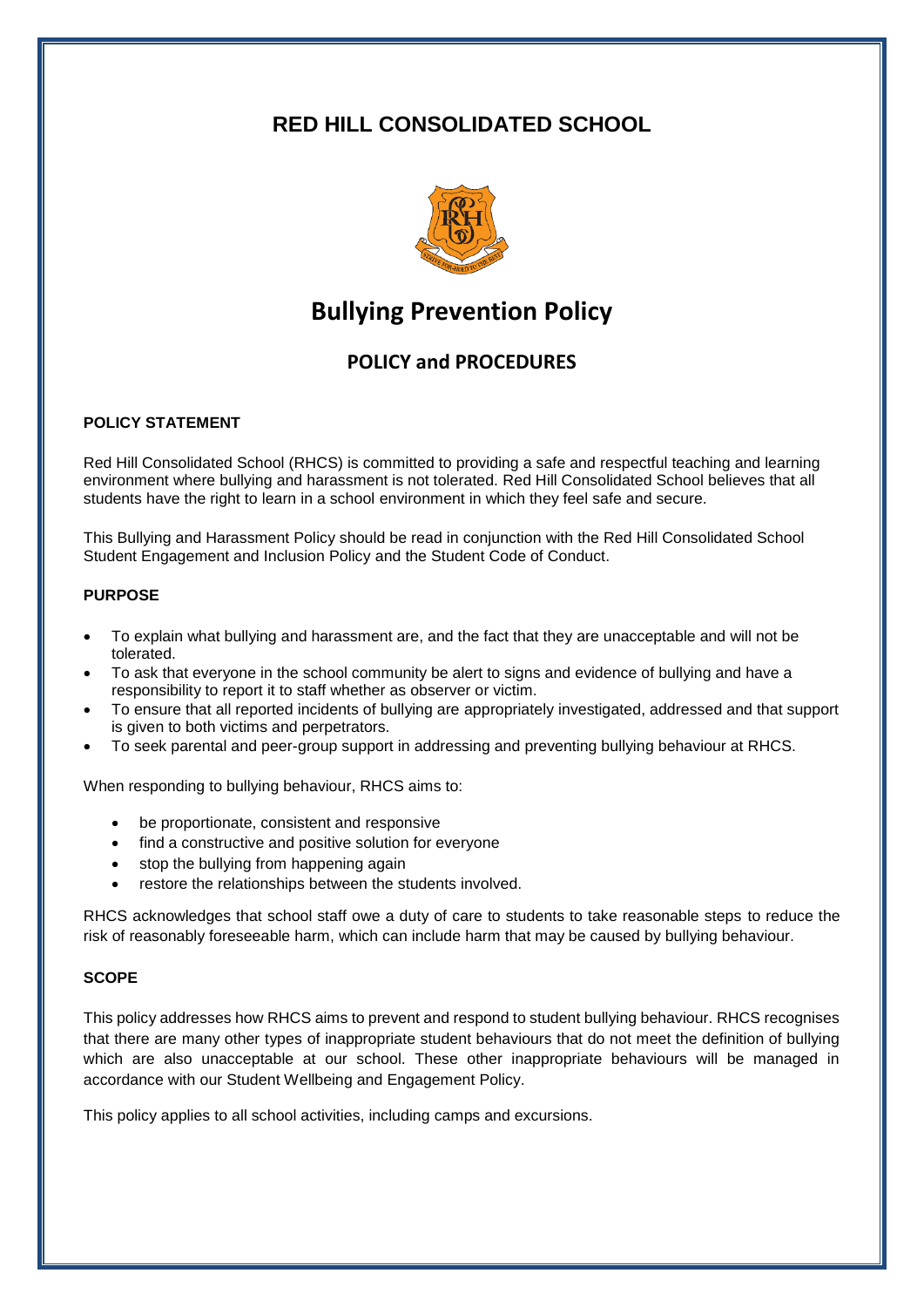#### **DEFINITIONS**

**Bullying** is when a person, or a group of people, repeatedly upset or hurt another person or damage their property, reputation or social acceptance. Bullying may be direct physical, direct verbal, indirect or cyberbullying. Bullying is not a one-off disagreement between two or more people or a situation of mutual dislike.

Bullying may be direct or indirect, physical or verbal, and includes cyberbullying. Bullying is not a one-off disagreement between two or more people or a situation of mutual dislike. In this policy any reference to 'bullying' includes all forms of bullying including cyberbullying.

#### Bullying can be:

- 1. **Direct physical bullying** e.g. hitting, tripping, and pushing or damaging property.
- 2. **Direct verbal bullying** e.g. name calling, insults, homophobic or racist remarks, verbal abuse.
- 3. **Indirect bullying** e.g. spreading rumours, playing nasty jokes to embarrass and humiliate, mimicking, encouraging others to socially exclude a person, damaging a person's social reputation or social acceptance, or cyberbullying.

*Harassment* is any verbal, physical or sexual conduct (including gestures) which is uninvited, unwelcome and which is reasonably likely to humiliate, offend, intimidate or distress a person. For example, teasing a student because of their speech impediment.

*Cyberbullying* is direct or indirect bullying behaviours using digital technology. For example via a mobile phone, tablets, computers, chat rooms, email, social media, etc. It can be verbal, written or include use of images, video and/or audio.

#### **Other distressing behaviours**

Many distressing behaviours may not constitute bullying even though they are unpleasant. Students who are involved in or who witness any distressing behaviours should report their concerns to school staff and our school will follow the Student Wellbeing and Engagement Policy. *Mutual conflict* involves an argument or disagreement between people with no imbalance of power. In incidents of mutual conflict, generally, both parties are upset and usually both want a resolution to the issue. Unresolved mutual conflict can develop into bullying if one of the parties targets the other repeatedly in retaliation.

*Social rejection or dislike* is not bullying unless it involves deliberate and repeated attempts to cause distress, exclude or create dislike by others.

*Single-episode acts* of harassment, nastiness or physical aggression are not the same as bullying. If someone is verbally abused or pushed on one occasion, they are not being bullied. Harassment, nastiness or physical aggression that is directed towards many different people is not the same as bullying. However, single episodes of harassment, nastiness or physical aggression are not acceptable behaviours at our school.

#### **BULLYING PREVENTION**

RHCS has a number of programs and strategies in place to build a positive and inclusive school culture. We strive to foster a school culture that prevents bullying behaviour by modelling and encouraging behaviour that demonstrates acceptance, kindness and respect.

Bullying prevention at RHCS is proactive and is supported by research that indicates that a whole school, multifaceted approach is the most effect way to prevent and address bullying. At our school:

- Promotion and teaching of values Respect, Resilience, Responsibility, Empathy.
- We have a positive school environment that provides safety, security and support for students and promotes positive relationships and wellbeing.
- We strive to build strong partnerships between the school, families and the broader community that means all members work together to ensure the safety of students.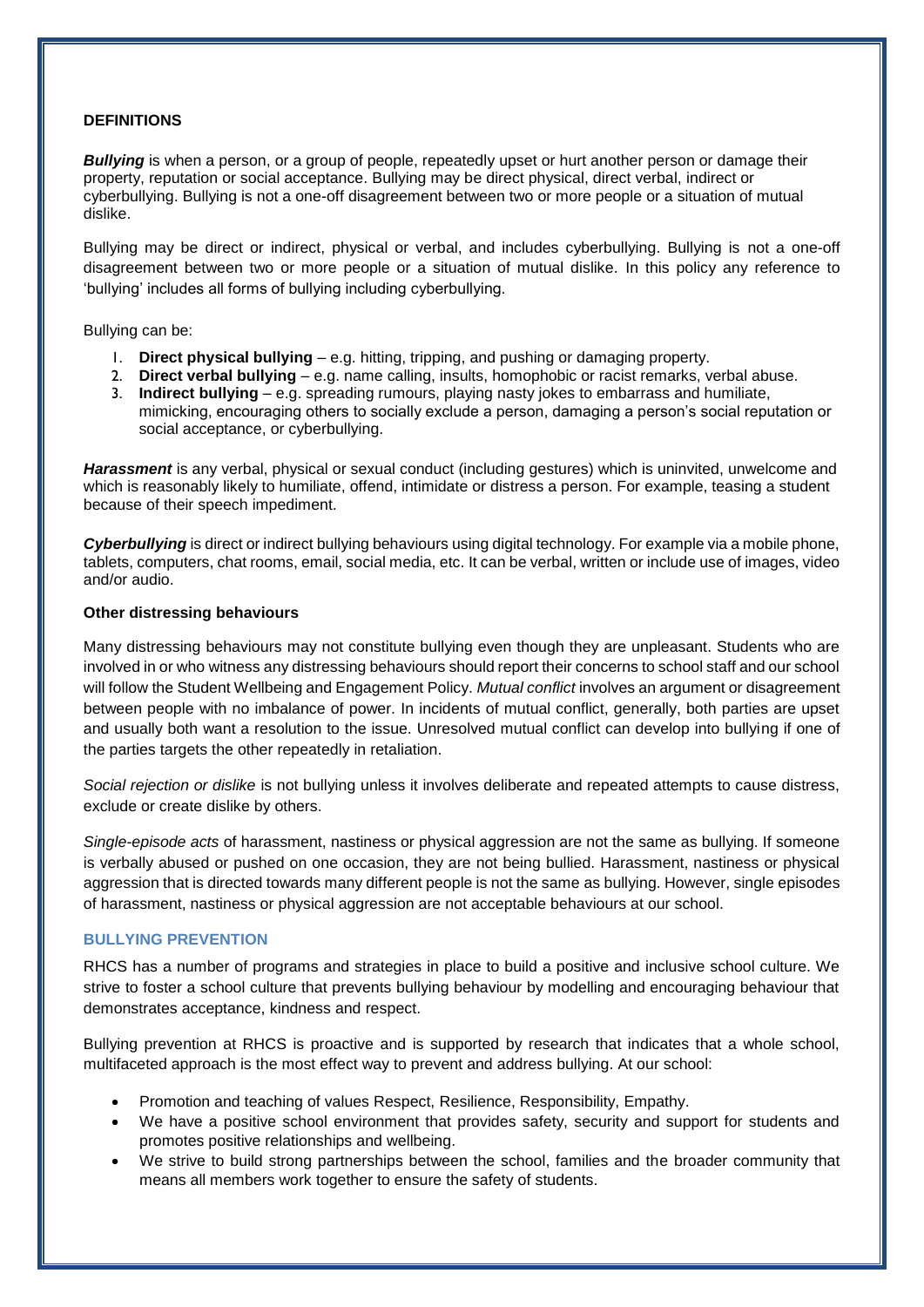- Teachers are encouraged to incorporate classroom management strategies that discourage bullying and promote positive behaviour.
- A range of year level incursions and programs are planned for each year to raise awareness about bullying and its impacts.
- In the classroom, our social and emotional learning curriculum teaches students what constitutes bullying and how to respond to bullying behaviour assertively. This promotes resilience, assertiveness, conflict resolution and problem solving.
- The Buddy Program to encourage positive relationships between students in different year levels. We seek to empower students to be confident communicators and to resolve conflict in a non-aggressive and constructive way.
- Students are encouraged to look out for each other and to talk to teachers and older peers about any bullying they have experienced or witnessed.
- We participate in the National Day of Action Against Bullying and Violence.
- Staff professional Development programs occur periodically to keep staff informed of current issues/strategies for dealing with bullying and/or harassment issues.
- Zones of Regulation
- Fortnightly Newsletters promoting student wellbeing initiatives.
- Promote empathy through encouraging students to partake in 100 Acts Of Kindness.
- Embedded whole school mindfulness practices.

For further information about our engagement and wellbeing initiatives, please see our *Student Wellbeing and Engagement* policy.

#### **INCIDENT RESPONSE**

#### **Reporting concerns to RHCS**

Bullying complaints will be taken seriously and responded to sensitively at our school.

Students who may be experiencing bullying behaviour, or students who have witnessed bullying behaviour, are encouraged to report their concerns to school staff as soon as possible.

In most circumstances, we encourage students to speak to their class teacher. However, students are welcome to discuss their concerns with any trusted member of staff including teachers, wellbeing staff, school social worker etc.

Parents or carers who may develop concerns that their child is involved in, or has witnessed bullying behaviour at RHCS should contact Gus Wettenhall, Student Wellbeing Coordinator

Our ability to effectively reduce and eliminate bullying behaviour is greatly affected by students and/or parents and carers reporting concerning behaviour as soon as possible, so that the responses implemented by RHCS are timely and appropriate in the circumstances.

#### **Investigations**

When notified of alleged bullying behaviour, school staff are required to:

- 1. record the details of the allegations in Sentral
- 2. inform staff involved, i.e. the relevant Year Level Coordinator, Head of Wellbeing, Principal.

The Assistant Principal/Head of Wellbeing is responsible for investigating allegations of bullying in a timely and sensitive manner. To appropriately investigate an allegation of bullying, the Assistant Principal/Head of Wellbeing may:

 speak to the students involved in the allegations, including the victim/s, the alleged perpetrator/s and any witnesses to the incidents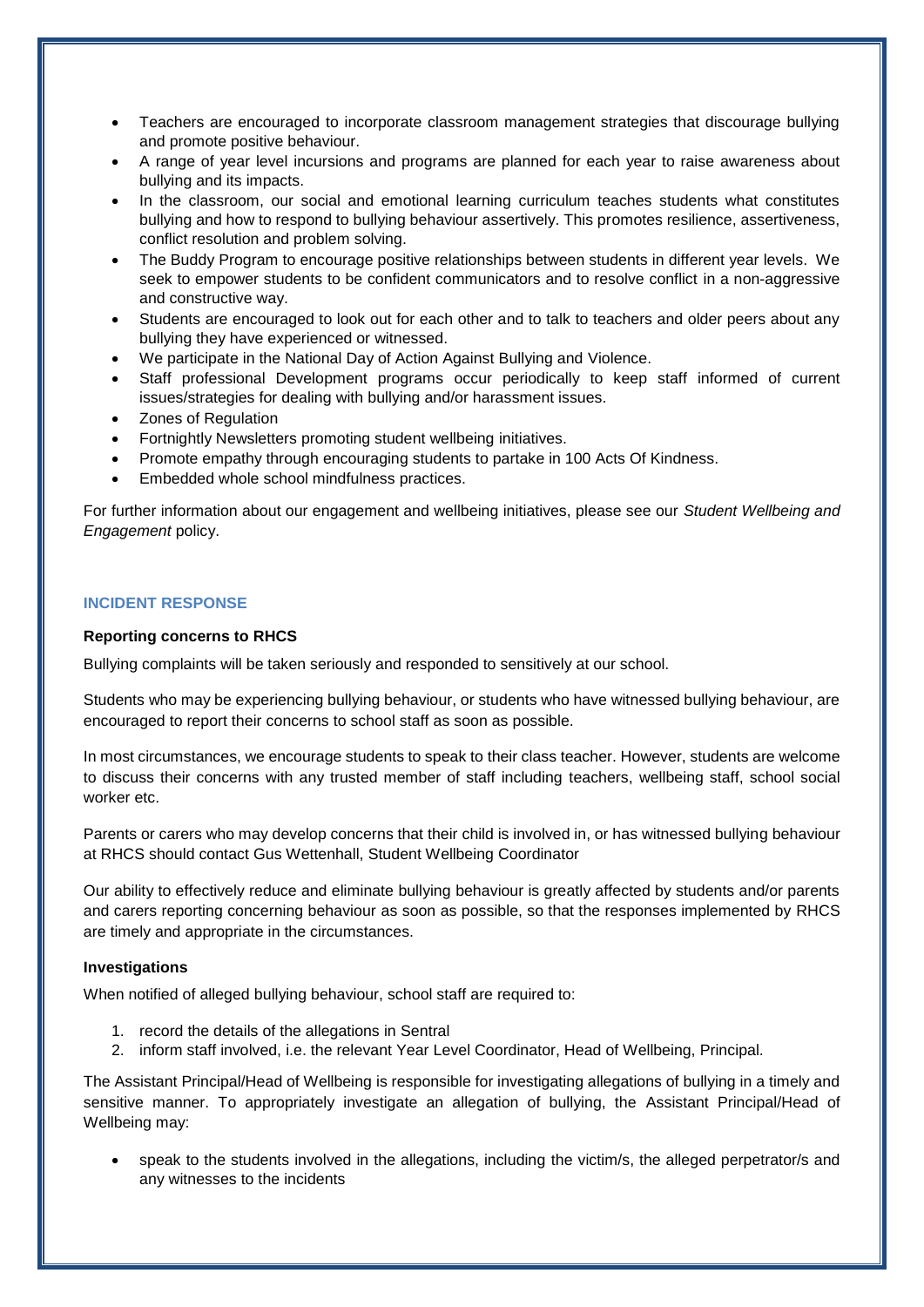- speak to the parents of the students involved
- speak to the teachers of the students involved
- take detailed notes of all discussions for future reference
- obtain written statements from all or any of the above.

All communications with the Assistant Principal/Head of Wellbeing in the course of investigating an allegation of bullying will be managed sensitively. Investigations will be completed as quickly as possible to allow for the behaviours to be addressed in a timely manner.

The objective of completing a thorough investigation into the circumstances of alleged bullying behaviour is to determine the nature of the conduct and the students involved. A thorough understanding of the alleged bullying will inform staff about how to most effectively implement an appropriate response to that behaviour.

Serious bullying, including serious cyberbullying, is a criminal offence and may be referred to Victoria Police. For more information, see: [Brodie's Law.](http://www.education.vic.gov.au/about/programs/bullystoppers/Pages/advicesheetbrodieslaw.aspx)

#### **Responses to bullying behaviours**

When Assistant Principal/Head of Wellbeing has sufficient information to understand the circumstances of the alleged bullying and the students involved, a number of strategies may be implemented to address the behaviour and support affected students in consultation with Student Wellbeing Team, teachers, SSS, Principal, Department of Education and Training specialist staff etc.

There are a number of factors that will be considered when determining the most appropriate response to the behaviour. When making a decision about how to respond to bullying behaviour, RHCS will consider:

- the age and maturity of the students involved
- the severity and frequency of the bullying, and the impact it has had on the victim student
- whether the perpetrator student or students have displayed similar behaviour before
- whether the bullying took place in a group or one-to-one context
- whether the perpetrator demonstrates insight or remorse for their behaviour
- the alleged motive of the behaviour, including any element of provocation.

Assistant Principal/Head of Wellbeing may implement all, or some of the following responses to bullying behaviours:

- Offer counselling support to the victim student or students, including referral to the Student Wellbeing Team, SSS.
- Facilitate a restorative practice meeting with all or some of the students involved. The objective of restorative practice is to repair relationships that have been damaged by bringing about a sense of remorse and restorative action on the part of the person who has bullied someone and forgiveness by the person who has been bullied.
- Facilitate a mediation between some or all of the students involved to help to encourage students to take responsibility for their behaviour and explore underlying reasons for conflict or grievance. Mediation is only suitable if all students are involved voluntarily and demonstrate a willingness to engage in the mediation process.
- Facilitate a process using the Support Group Method, involving the victim student(s), the perpetrator students and a group of students who are likely to be supportive of the victim(s).
- Implement a Method of Shared Concern process with all students involved in the bullying.
- Implement disciplinary consequences for the perpetrator students, which may include removal of privileges, detention, suspension and/or expulsion consistent with our Student Wellbeing and Engagement policy, the Ministerial Order on Suspensions and Expulsions and any other relevant Department policy.
- Facilitate a Student Support Group meeting and/or Behaviour Support Plan for affected students.
- Prepare a Behaviour Management Plan restricting contact between victim and perpetrator students.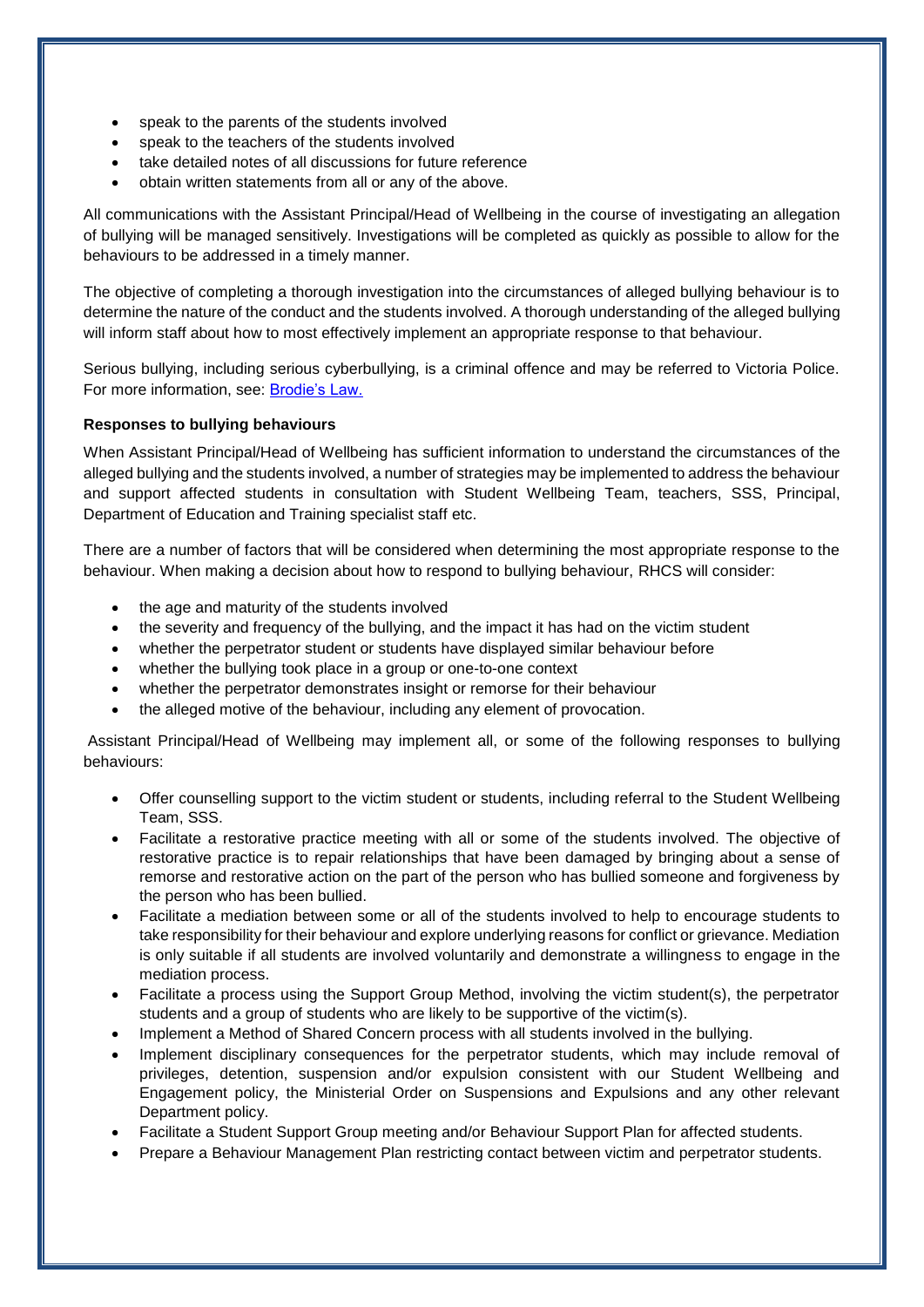- Provide discussion and/or mentoring for different social and emotional learning competencies of the students.
- Monitor the behaviour of the students involved for an appropriate time and take follow up action if necessary.
- Implement year group targeted strategies to reinforce positive behaviours.

The Assistant Principal/Head of Wellbeing is responsible for maintaining up to date records of the investigation of and responses to bullying behaviour.

RHCS understands the importance of monitoring and following up on the progress of students who have been involved in or affected by bullying behaviour. Where appropriate, school staff will also endeavour to provide parents and carers with updates on the management of bullying incidents.

#### **FURTHER INFORMATION AND RESOURCES**

This policy should be read in conjunction with the following school policies: [insert details of your related school policies. A sample list is provided as follows]

- Statement of Values and School Philosophy
- Student Wellbeing and Engagement Policy
- Parent Complaints policy
- Duty of Care Policy
- Inclusion and Diversity Policy
- Equal Opportunity Policy

The following websites and resources provide useful information on prevention and responding to bullying, as well as supporting students who have been the target of bullying behaviours:

- [Bully Stoppers](https://bullyingnoway.gov.au/PreventingBullying/Planning/Pages/School-policy.aspx)
- [Kids Helpline](https://kidshelpline.com.au/)
- **[Lifeline](https://www.lifeline.org.au/)**
- [Bullying. No way!](https://bullyingnoway.gov.au/PreventingBullying/Planning/Pages/School-policy.aspx)

#### **EVALUATION**

This policy will be reviewed on an 2 year basis, or earlier as required, following analysis of school data on reported incidents of, and responses to bullying to ensure that the policy remains up to date, practical and effective.

Data will be collected through:

- **•** discussion with students
- regular student bullying surveys
- regular staff surveys
- assessment of school based data, including the number of reported incidents of bullying in each year group and the effectiveness of the responses implemented.

Proposed amendments to this policy will be discussed with include consultation i.e. student representative groups, parents groups, school council.

#### **REVIEW CYCLE**

This policy was last updated on May 2019 and is scheduled for review in 2021

#### **LINKS AND APPENDICES**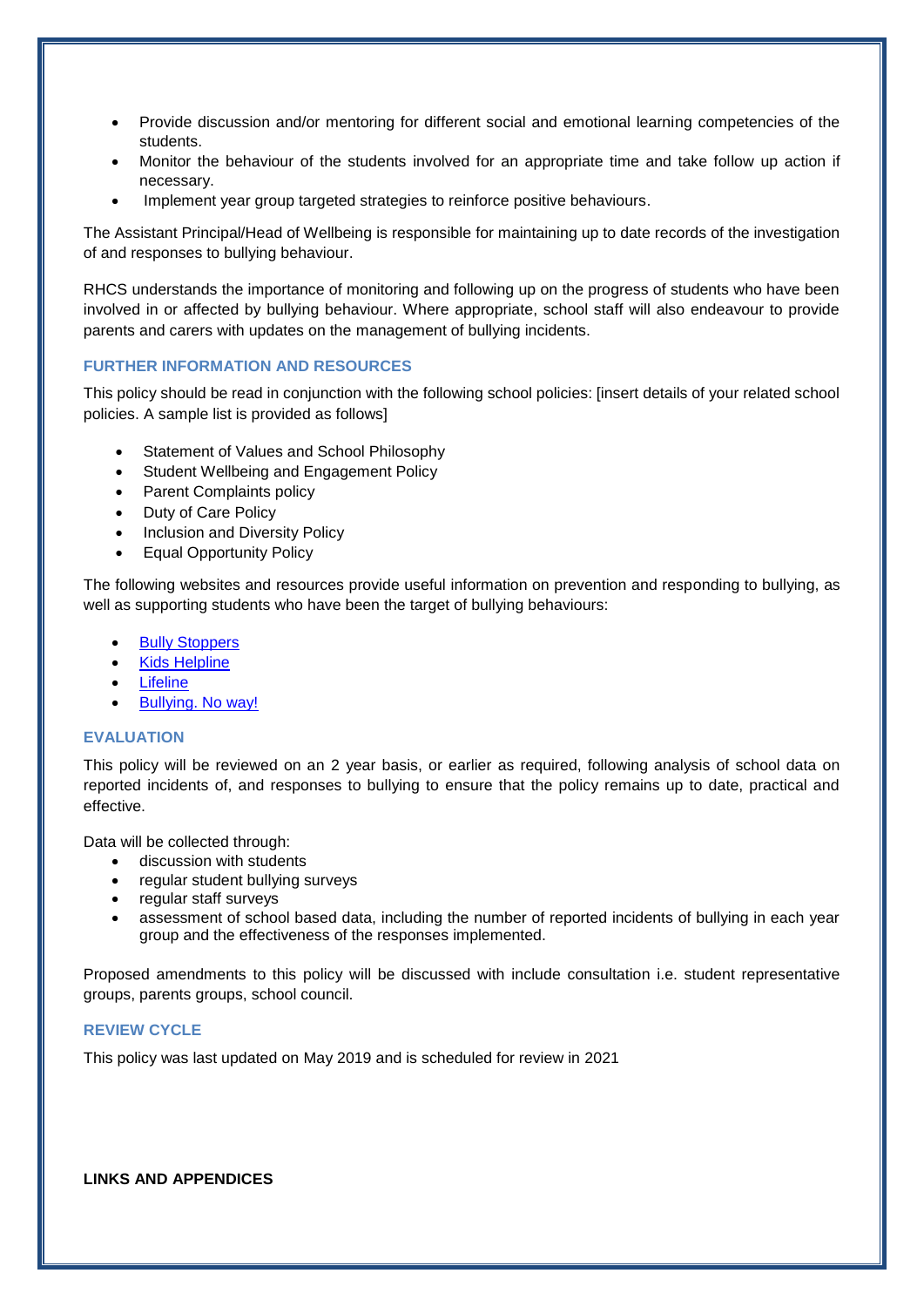Links which are connected with this policy are:

- DET's [Student Engagement Guidance](http://www.education.vic.gov.au/school/principals/participation/Pages/studentengagementguidance.aspx)
- The school's Acceptable ICT Use Agreement (re: cyber-bullying)
- DET's [Bully Stoppers: Make a Stand, Lend a Hand](http://www.education.vic.gov.au/about/programs/bullystoppers/Pages/default.aspx)
- DET's [Vulnerable](http://www.education.vic.gov.au/about/programs/bullystoppers/Pages/vulnerable.aspx) Students

#### Supporting links:

- **[Bully Free World: Special Needs Anti-bullying Toolkit](http://specialneeds.thebullyproject.com/toolkit)**
- Australian Human Rights Commission [Human rights in the school classroom](http://www.humanrights.gov.au/education/human-rights-school-classroom)
- [Safe Schools Coalition Victoria](http://safeschoolscoalitionvictoria.org.au/about/)
- [Racism. No way!](http://www.racismnoway.com.au/) anti-racism education for Australian schools

Appendices which are connected with this policy are:

- **Appendix A**: Anti-Bullying (including cyberbullying) and Anti-Harassment Procedures
- **Appendix B**: Reporting on Incident of Bullying / Harassment Template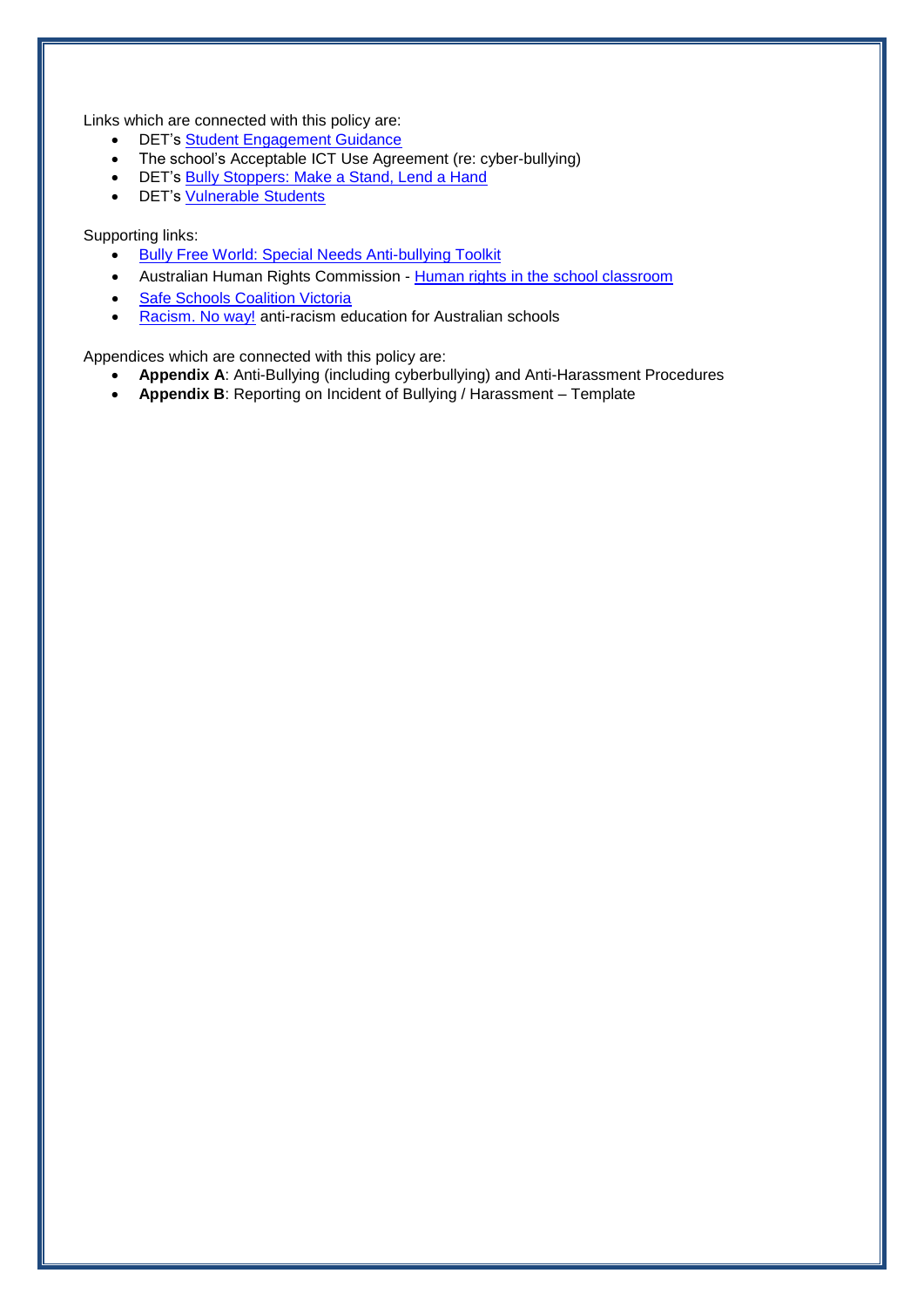### **Appendix A**

#### **Anti-Bullying & Anti-Harassment Procedures**

#### **How will a student's bullying complaint be dealt with?**

Bullying complaints will be taken seriously and treated sensitively. School procedures for responding to a student who bullies or harasses others are set out below.

**Note:** If at any time bullying or harassment persists or is sufficiently serious, the principal may contact parents/carers and commence formal disciplinary action in accordance with the School's Student Engagement Policy/Student Code of Conduct and DET's Student Engagement and Inclusion Guidance*.*

#### *Level 1*

If the bullying or harassment incident is minor or a first time occurrence, teachers may elect to use one or more of the following:

- stopping the bullying/re-statement of rules and consequences/reminder of Bullying and Harassment Policy
- Thinking About My Behaviour form
- restorative questioning
- reflection time
- private conference
- shared control discussion

If the student does not take control over his/her behaviour, the Student Welfare Coordinator /Year Level Coordinator/Assistant Principal/Principal should be notified.

#### *Level 2*

If the bullying or harassment continues, or in instances of severe bullying or harassment, a referral should be made to the Student Welfare Coordinator who may:

- provide counselling support to the victim
- Thinking About My Behaviour form
- meet with the perpetrator to develop a Behaviour Support Plan/other type of behaviour modification strategy document and meet with parents of the student to discuss strategies
- provide discussion/mentoring of different social and emotional learning competencies including structured learning activities
- conduct a restorative conference separately with the perpetrator and "target"

#### *Level 3*

If the bullying or harassment continues still, or in instances of extreme bullying or harassment, a referral should be made to the Student Welfare Coordinator who may:

- Withdraw privileges, which may include withdrawal from the yard, classroom or specialist programs.
- Suspend the perpetrator.
- Provide continued support for victim, which may include making a referral to services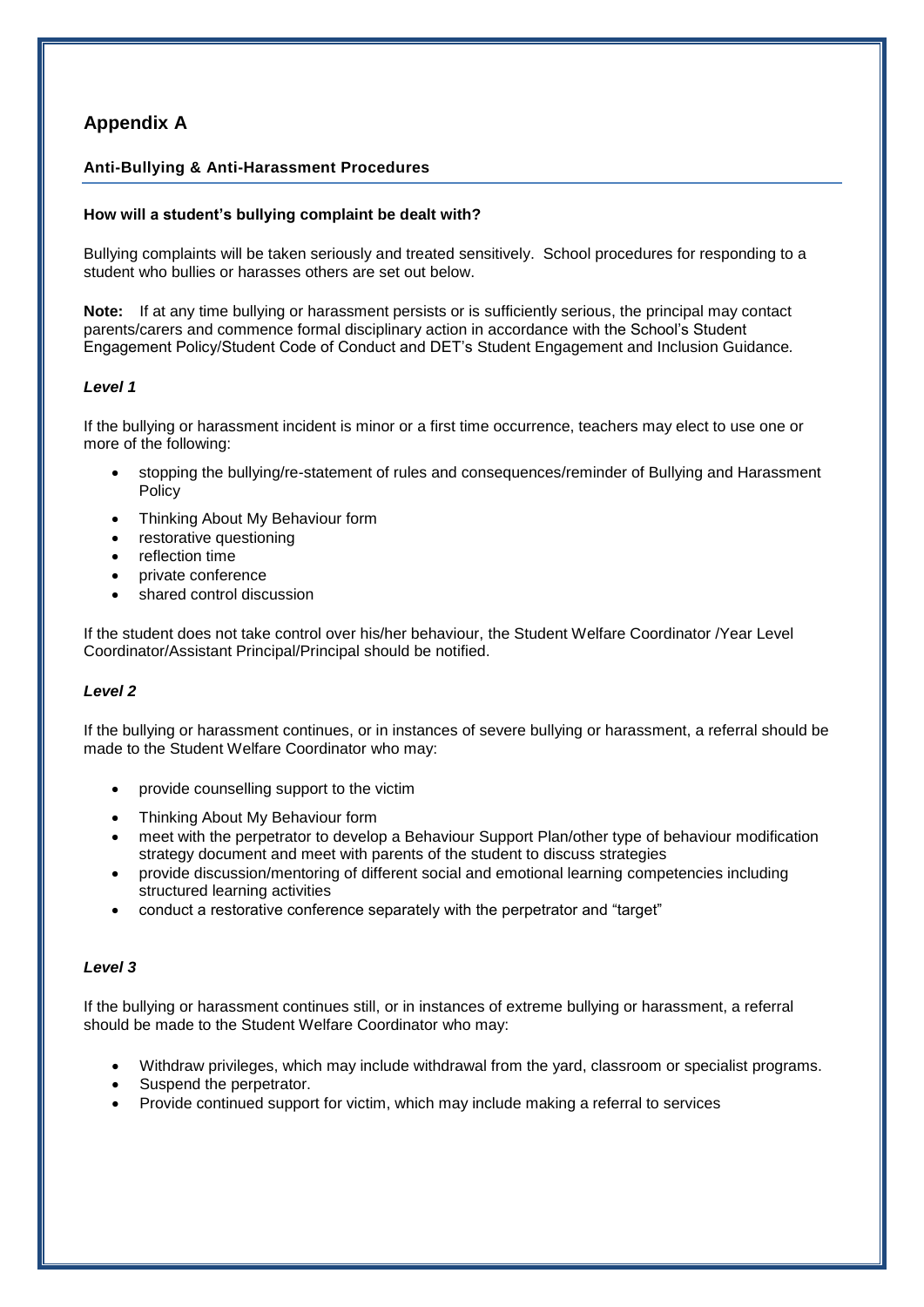# **Appendix B**

| Red Hill Consolidated School - Reporting on Incident of Bullying / Harassment                                      |       |        |                    |                    |                 |  |
|--------------------------------------------------------------------------------------------------------------------|-------|--------|--------------------|--------------------|-----------------|--|
|                                                                                                                    |       |        |                    |                    |                 |  |
| Date: $/$ /                                                                                                        |       |        |                    |                    |                 |  |
| Name of student(s) who appears to have instigated bullying                                                         |       |        |                    |                    |                 |  |
|                                                                                                                    |       |        |                    |                    |                 |  |
|                                                                                                                    |       |        |                    |                    |                 |  |
| Year/Class: __________________                                                                                     |       |        |                    |                    |                 |  |
| Name(s) of target(s)                                                                                               |       |        |                    |                    |                 |  |
|                                                                                                                    |       |        |                    |                    |                 |  |
| Name(s) of witnesses                                                                                               |       |        |                    |                    |                 |  |
|                                                                                                                    |       |        |                    |                    |                 |  |
| Did you observe the incident?                                                                                      |       |        | $Yes \Box$         | NO <sub>0</sub>    |                 |  |
|                                                                                                                    |       |        |                    |                    |                 |  |
| Brief description of incident (what was allegedly said or done to the student who appears to have been<br>bullied? |       |        |                    |                    |                 |  |
|                                                                                                                    |       |        |                    |                    |                 |  |
|                                                                                                                    |       |        |                    |                    |                 |  |
|                                                                                                                    |       |        |                    |                    |                 |  |
|                                                                                                                    |       |        |                    |                    |                 |  |
|                                                                                                                    |       |        |                    |                    |                 |  |
|                                                                                                                    |       |        |                    |                    |                 |  |
| What form(s) of bullying took place? Verbal $\Box$                                                                 |       |        | Physical $\square$ | Indirect $\square$ | Cyber $\square$ |  |
|                                                                                                                    | Other | $\Box$ |                    |                    |                 |  |
|                                                                                                                    |       |        |                    |                    |                 |  |